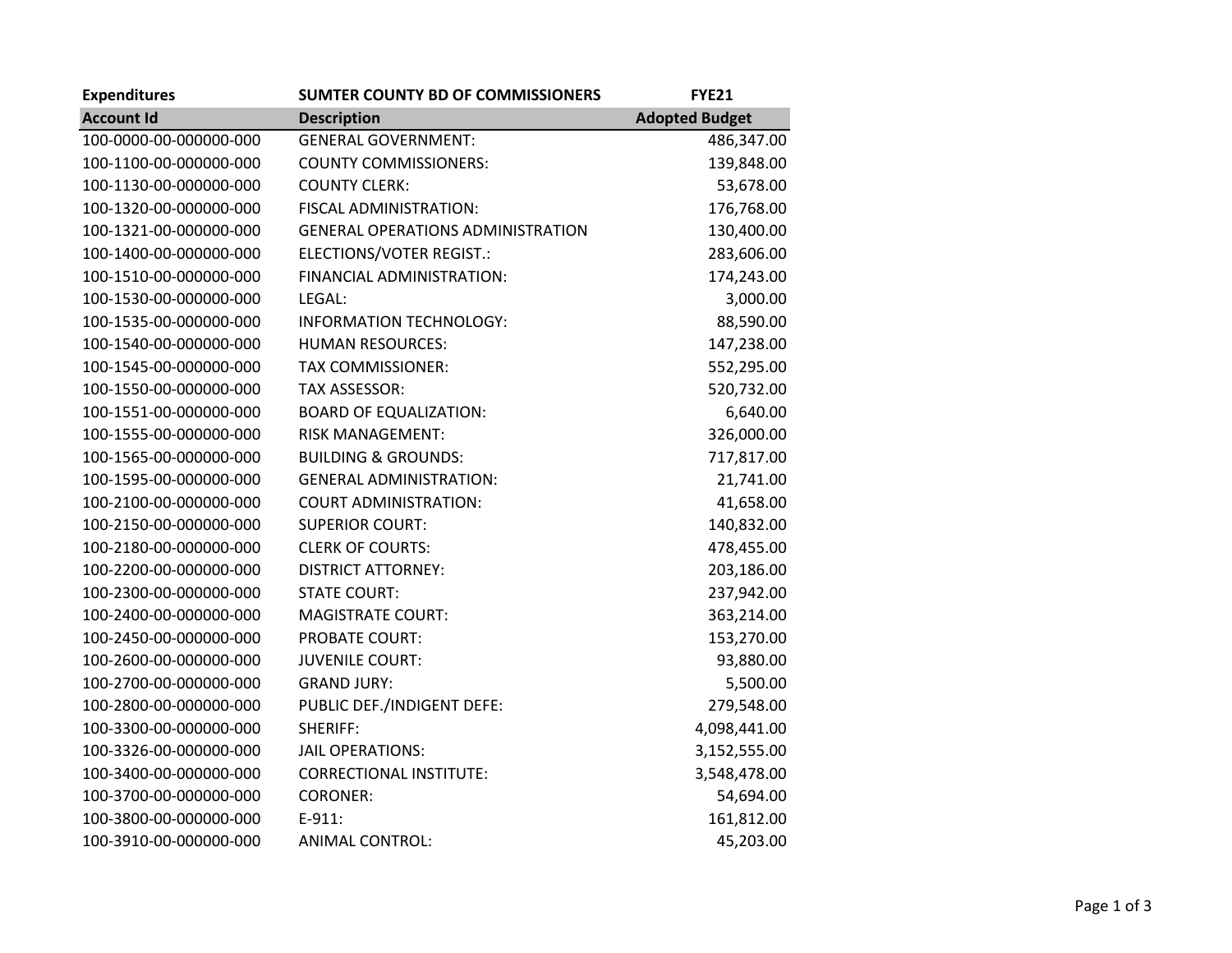| 100-3920-00-000000-000 | <b>EMERGENCY MANAGEMENT:</b>             | 153,256.00     |
|------------------------|------------------------------------------|----------------|
| 100-3925-00-000000-000 | <b>EMERGENCY RESPONSE &amp; OPE:</b>     | 0.00           |
| 100-4100-00-000000-000 | <b>PUBLIC WORKS:</b>                     | 1,255,379.00   |
| 100-4560-00-000000-000 | LANDFILL CLOSURE/POST CLO:               | 232,765.00     |
| 100-5100-00-000000-000 | <b>HEALTH - COMMON:</b>                  | 242,387.00     |
| 100-5400-00-000000-000 | WELFARE:                                 | 20,000.00      |
| 100-5520-00-000000-000 | <b>SENIOR CITIZEN CENTER:</b>            | 2,500.00       |
| 100-6120-00-000000-000 | <b>RECREATION:</b>                       | 1,026,568.00   |
| 100-6500-00-000000-000 | LIBRARIES:                               | 125,000.00     |
| 100-7130-00-000000-000 | AGRIC. RESOURCES/CO. AGEN:               | 166,862.00     |
| 100-7135-00-000000-000 | <b>HUMANE SOCIETY</b>                    | 50,000.00      |
| 100-7140-00-000000-000 | <b>FOREST RESOURCES:</b>                 | 19,150.00      |
| 100-7200-00-000000-000 | <b>BUILDING INSPECTION:</b>              | 59,330.00      |
| 100-7400-00-000000-000 | PLANNING & ZONING:                       | 99,344.00      |
| 100-7450-00-000000-000 | <b>CODE ENFORCEMENT:</b>                 | 56,752.00      |
| 100-7500-00-000000-000 | <b>ECONOMIC DEVELOPMENT:</b>             | 38,000.00      |
| 100-7563-00-000000-000 | AIRPORT:                                 | 36,716.00      |
| 100-9000-00-000000-000 | <b>OTHER FINANCING USES:</b>             | 300,000.00     |
|                        |                                          |                |
|                        | <b>Final Totals</b>                      | 20,771,620.00  |
| Revenue                | <b>SUMTER COUNTY BD OF COMMISSIONERS</b> | <b>FYE21</b>   |
| <b>Account Id</b>      | <b>Description</b>                       | <b>Adopted</b> |
| 100-0000-00-000000-000 | <b>GENERAL GOVERNMENT:</b>               | 5,437,601.00   |
| 100-1130-00-000000-000 | <b>COUNTY CLERK:</b>                     | 650.00         |
| 100-1400-00-000000-000 | ELECTIONS/VOTER REGIST.:                 | 500.00         |
| 100-1540-00-000000-000 | <b>HUMAN RESOURCES:</b>                  | 1,000.00       |
| 100-1545-00-000000-000 | <b>TAX COMMISSIONER:</b>                 | 10,074,950.00  |
| 100-1550-00-000000-000 | <b>TAX ASSESSOR:</b>                     | 110.00         |
| 100-1555-00-000000-000 | <b>RISK MANAGEMENT:</b>                  | 45,000.00      |
| 100-2150-00-000000-000 | <b>COURT ADMINISTRATION:</b>             | 34,225.00      |
| 100-2180-00-000000-000 | <b>CLERK OF COURTS:</b>                  | 485,000.00     |
| 100-2300-00-000000-000 | <b>STATE COURT:</b>                      | 50.00          |
| 100-2400-00-000000-000 | <b>MAGISTRATE COURT:</b>                 | 140,000.00     |
| 100-2450-00-000000-000 | <b>PROBATE COURT:</b>                    | 42,000.00      |